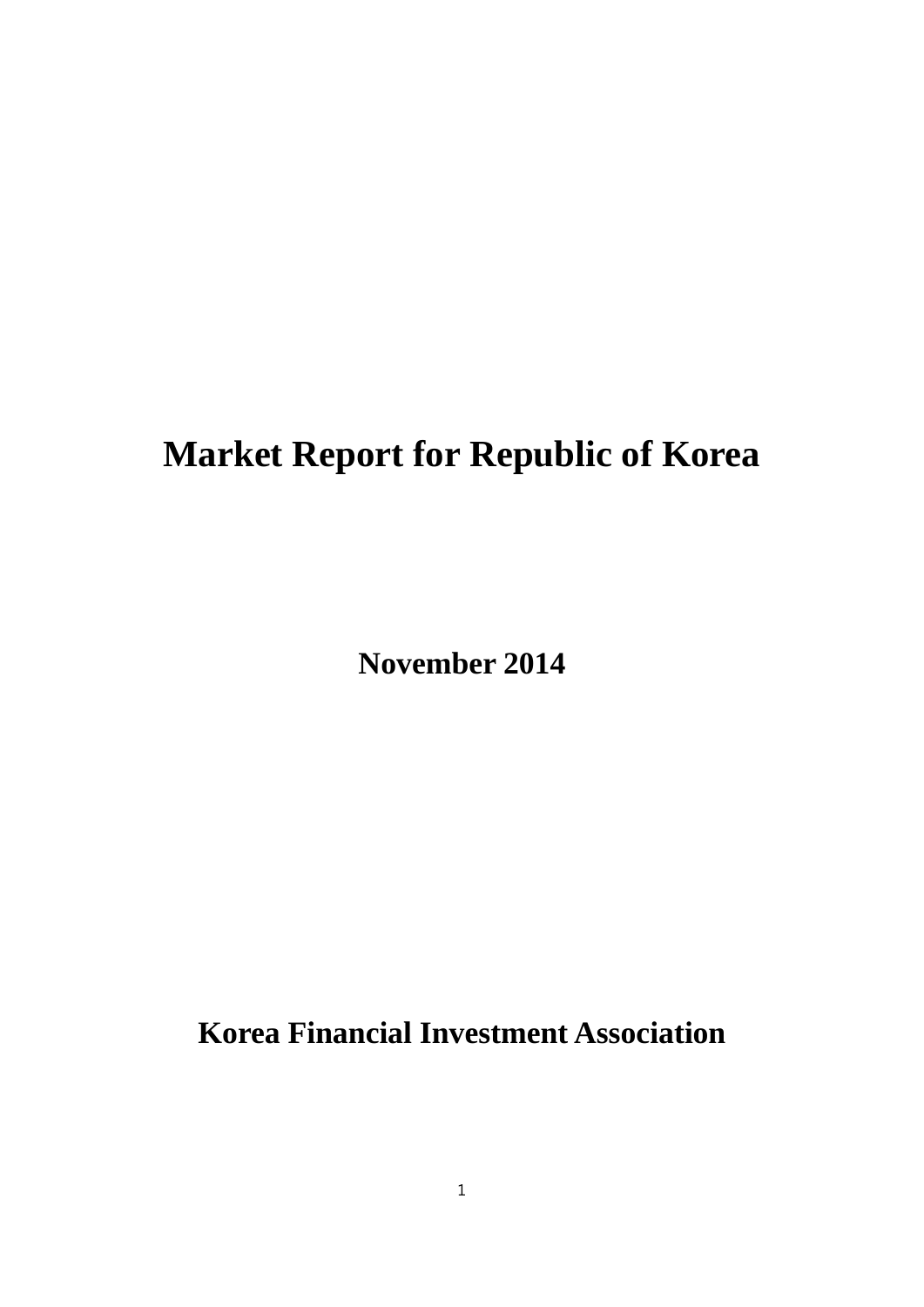## **I. Economic and Financial Background**

## **1. General Economic Development**

Although economic recovery has continued as industrial activities recovered from the slump in April and May, the pace of recovery is still slow. Meanwhile, employment has been stabilizing.

The economy created more jobs in July than it did in June, adding 505,000 jobs yearon-year. Inflation in August remained stable in the 1 percent range and rose 1.4 percent year-on-year. Production in the mining and manufacturing industry increased by 1.1 percent month-on-month in July, rising for two consecutive months, despite the relatively weak production of semiconductors & parts. Strong automobile production driven by surging demand related to summer vacations planned for August, contributed to an increase in July.

Service output fell 0.4 percent in July, mainly due to increases in wholesale & retail and publishing & communications services, while retail sales continued to improve, led by semi-durable goods and nondurable goods sales, rising 0.3 percent.

The composite index of coincident indicators remained unchanged from July, and the composite index of leading indicators slightly picked up from the previous month, rising 0.1 points.

Exports, which grew 5.4 percent year-on-year in July, dropped 0.1 percent in August due to fewer days worked amid auto worker strikes.

In August, the KOSPI declined, interest rates slightly went down, and the dollar-won and 100 yen-won ratios fell compared to the previous month.

The economy has continued to suffer from weak domestic demand as consumption and investment have yet to fully recover.

The Korean government will continue to closely monitor internal and external economic trends as external risks remain, including the political unrest in the Middle East and the US tapering its quantitative easing policy. At the same time, the government will work to protect domestic markets from possible external shocks.

The government will also focus on boosting domestic demand by successfully implementing regulatory reform plans and fostering promising service industries, as well as continuing to work on economic innovation.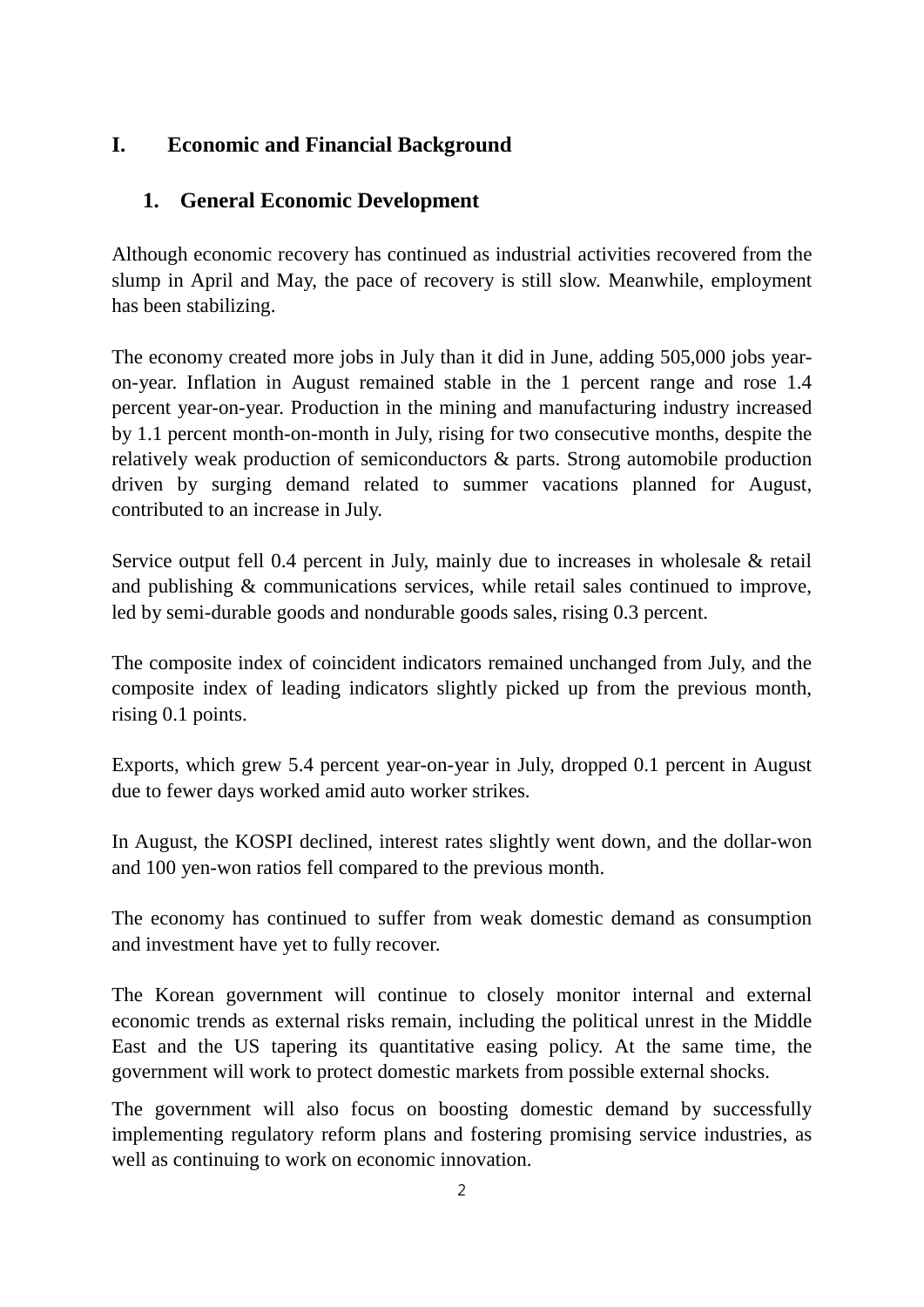## **2. Financial Environment**

Due to an unfavorable global economic environment, including the tapering of QE in the United States, the KOSPI reached below 1,800 points during the first half of 2013. However, thanks to the economic recovery of both the U.S. and the EU, and the longest period of net buy of foreign investors, the Korean market closed with a growth rate of 0.7% compared to the previous year.

Although the EU regional risk seemed to be reduced during the first half of the year, index change by Vanguard group and the influence of a statement from the FRB Chairman, Ben Bernanke, indicating tapering of QE in 2013 caused the KOSPI market index to fall below 1,800 points.

However, amid the prospect of economic recovery of advanced economies such as the U.S. and the EU, and the 44 days of foreign investor's net buy, the longest consecutive net purchase period in history (equivalent to KRW 13.9 trillion), the KOSPI rose up to 2,059 points on October 30, 2014, breaking the record for the largest aggregate market value since the establishment of the KRX.

The daily trading value in the KRX derivatives market in 2013 was reduced to KRW 47.9 trillion from KRW 54.6 trillion in 2012, down by 12.3%. The trading value of major products, KOSPI 200 futures and options, shrank by 18.8% and 13.4%, respectively, from the previous year. However, the trading value of Euro futures and single stock futures increased by 230.3% and 4.2%.

The daily trading volume in the futures market reached about 972.4 thousand contracts, which is a decline of 7.3% from 2012. The daily trading volume of the options market diminished significantly as well to a mere 2,350.1 thousand contracts (a decrease of 63.8% from the previous year) due to the raise of the multiplier of the KOSPI 200 options. Despite decreased trading volume in the derivatives market, the daily average of open interests in the futures market increased by 27.6%, which indicates high growth potential of the derivatives market.

In the KOSPI 200 futures market, institutional investor trading fell by 5.5%, while foreigner trading rose by 6.5%. In parallel with the KOSPI 200 futures, the trading volume of institutional investors in the KOSPI 200 options decreased by 4.3%, while the volume of foreign investors' trading grew by 3.3%. In the U.S. dollar futures market, individual investors increased their trading volume by 4.7%, but foreigner trading volume dropped by 4.7%.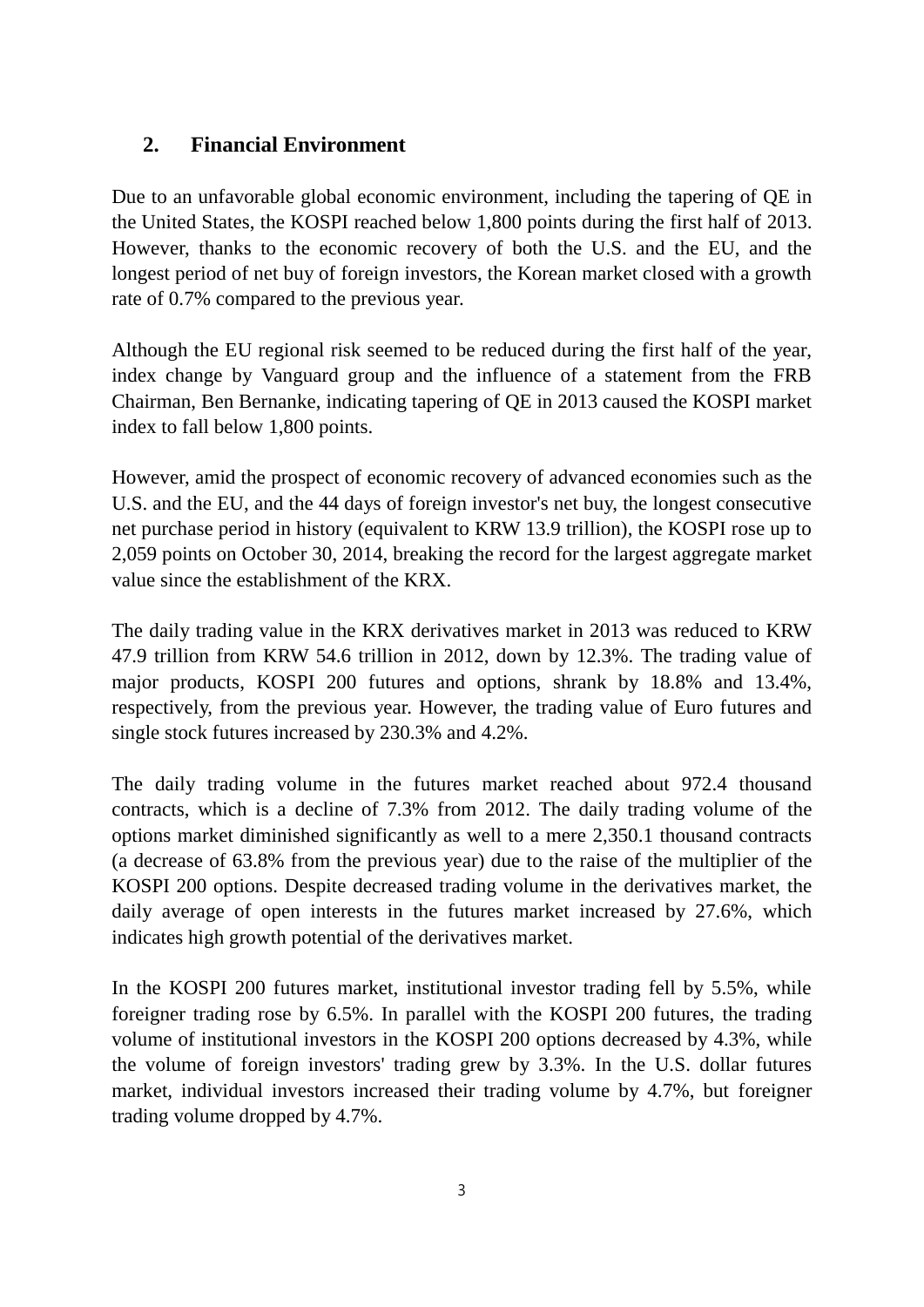#### **II. Economic Performance and Prospects**

#### **1. GDP Growth**

Korea's real gross domestic product (GDP) expanded 0.5 percent quarter-on-quarter and 3.5 percent year-on-year in the second quarter of 2014, according to preliminary data released by the Bank of Korea (BOK) on September 4. The figures were down 0.1 percentage points from the advanced estimates that were released on July 24.

The quarter-on-quarter growth rates for manufacturing, construction and services were revised down from earlier estimates. Manufacturing grew 0.9 percent, down from 1.1 percent. Construction grew 0.2 percent and services grew 0.6 percent, down from the growth rate of 0.4 percent and 0.7 percent, respectively.

On the expenditure side, private consumption growth declined 0.3 percent, staying at the same level as the advanced estimate while government consumption growth was adjusted down from 0.4 percent to 0.2 percent. Facility investment was up 1.1 percent and construction investment grew 0.4 percent, down from 1.3 percent and 0.5 percent, respectively. Investment in software and technology, which declined 3.6 percent, was revised up from the advanced estimate of -4.2 percent.

Export growth was revised down from 1.9 percent to 1.7 percent, while import growth was revised up from 0.8 percent to 1.1 percent.

| <b>GDP</b> by production and expenditure* | (Percentage change from previous period) |                    |                    |                    |                    |                    |                    |                           |                  |                  |
|-------------------------------------------|------------------------------------------|--------------------|--------------------|--------------------|--------------------|--------------------|--------------------|---------------------------|------------------|------------------|
|                                           |                                          |                    | 2012               |                    |                    |                    | 20131              |                           | 20141            |                  |
|                                           | Q1                                       | Q2                 | Q3                 | Q4                 | Q1                 | Q <sub>2</sub>     | Q3                 | Q4                        | Q1               | Q2               |
| GDP                                       | 0.5<br>$[2.6]^{2}$                       | 0.5<br>$[2.4]^{2}$ | 0.4<br>$[2.1]^{2}$ | 0.6<br>$[2.1]^{2}$ | 0.6<br>$[2.1]^{2}$ | 1.0<br>$[2.7]^{2}$ | 1.1<br>$[3.4]^{2}$ | 0.9<br>[3.7] <sup>2</sup> | 0.9<br>$(3.9)^2$ | 0.5<br>$(3.5)^2$ |
| Agriculture, forestry & fisheries         | $-6.7$                                   | $-0.2$             | $-0.4$             | 6.1                | $-4.1$             | 1.9                | 4.6                | 7.4                       | -4.4             | $-3.7$           |
| Manufacturing                             | 1.5                                      | 0.3                | 0.3                | 0.1                | 1.2                | 1.2                | 1.2                | 0.8                       | 2.2              | 0.9              |
| Construction                              | $-2.9$                                   | $-0.2$             | 0.4                | $-1.2$             | 2.7                | 1.7                | 1.9                | $-2.4$                    | 1.2              | 0.2              |
| Services <sup>3</sup>                     | 0.9                                      | 0.7                | 0.4                | 0.6                | 0.5                | 1.2                | 0.7                | 0.8                       | 0.6              | 0.6              |
| Private consumption                       | 0.8                                      | 0.2                | 1.2                | 0.4                | $-0.1$             | 0.7                | 1.0                | 0.6                       | 0.2              | -0.3             |
| Government consumption                    | 2.4                                      | $-0.4$             | 1.0                | 0.2                | 0.5                | 1.6                | 0.4                | 0.9                       | 0.0              | 0.3              |
| Facility investment                       | 11.5                                     | $-8.0$             | $-3.2$             | $-3.3$             | 1.5                | 1.0                | 2.7                | 5.6                       | $-1.9$           | 1.1              |
| Construction investment                   | $-2.1$                                   | $-3.0$             | 1.2                | $-2.4$             | 6.5                | 4.6                | 0.2                | $-5.2$                    | 5.1              | 0.4              |
| Intellectual property investment          | 9.0                                      | $-3.2$             | 3.3                | $-2.8$             | 9.4                | $-2.2$             | 1.2                | 1.8                       | 6.5              | $-3.6$           |
| Exports                                   | 0.5                                      | 2.5                | 1.9                | 0.9                | 0.2                | 2.6                | $-1.1$             | 1.4                       | 1.5              | 1.7              |
| Imports                                   | 3.0                                      | $-0.2$             | 0.3                | $-1.3$             | 0.6                | 1.8                | $-0.4$             | 2.9                       | $-0.8$           | 1.1              |

\*At 2010 chained prices in seasonally adjusted terms

1. Preliminary

2. Percentage change from the same period of the previous year

3. Wholesale & retail, hotels & restaurants, transportation & storage, communications services, financial & insurance services, real estate & renting, business services, public administration, defense & social security, education services, healthcare & social welfare services, entertainment, cultural & sports services and other services are included.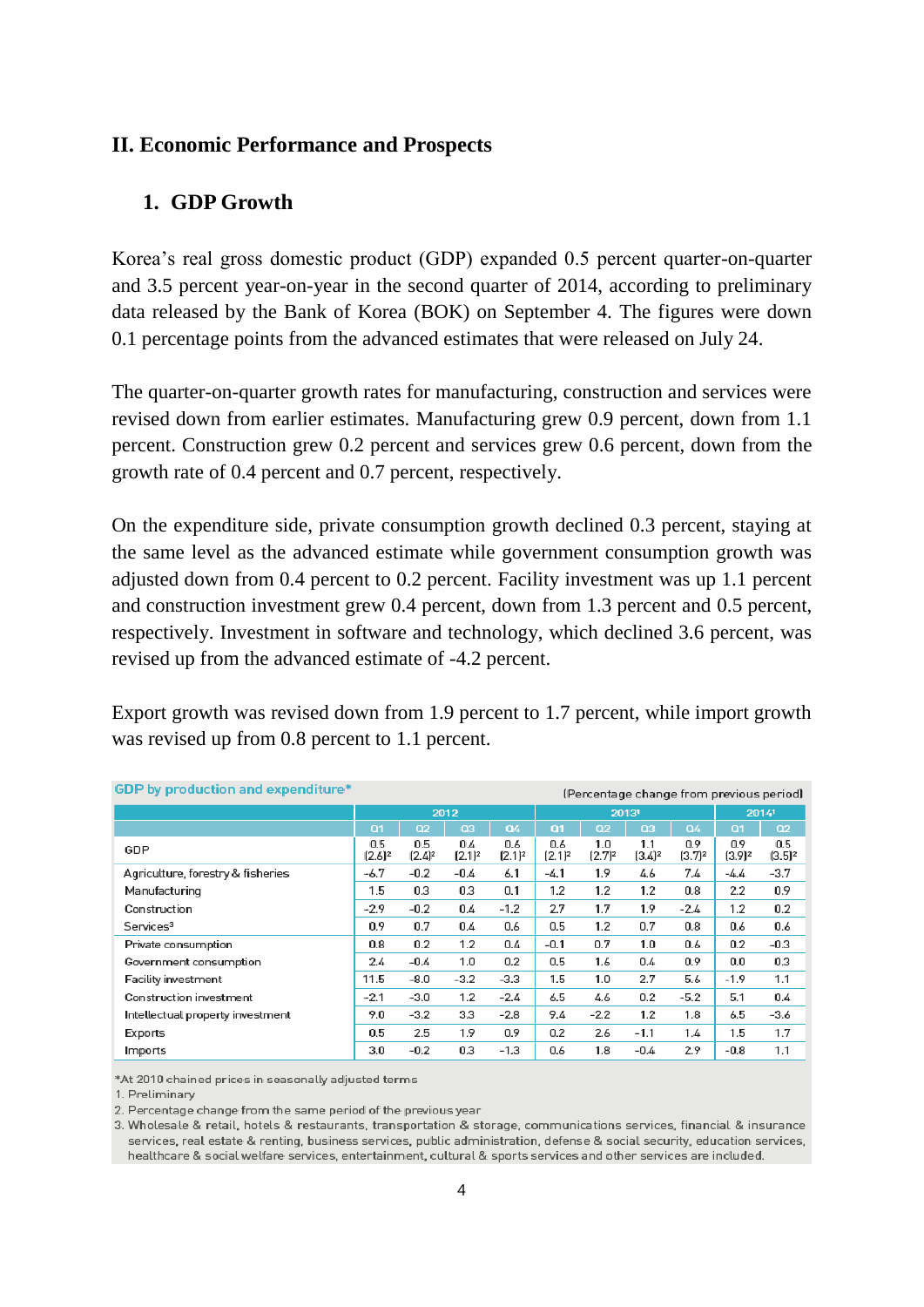#### **2. Exports and Imports**

Exports in August decreased 0.1 percent (preliminary) year-on-year to US \$46.28 billion. Exports fell due to fewer days worked (down 1 day), auto worker strikes, summer vacations in the auto industry and a decline in shipments to China. Shipments of most export items, such as mobile phones and semiconductors, increased, but automobile exports declined sharply. By region, exports to the US and EU rose but exports to China, Japan and the ASEAN countries fell.

|                       |        |        |                |        |        |          |        |                   |       | (US \$ billion)  |  |
|-----------------------|--------|--------|----------------|--------|--------|----------|--------|-------------------|-------|------------------|--|
|                       |        |        |                | 2013   |        | 2014     |        |                   |       |                  |  |
|                       | Annual | Q1     | Q <sub>2</sub> | Q3     |        | $Q4$ Jul |        | $Q1$   $Q2$   Jul |       | Aug <sup>1</sup> |  |
| Exports               | 559.63 | 135.32 | 141.16         | 136.79 | 146.37 | 46.31    | 137.59 | 145.75            | 48.29 | 46.28            |  |
| (y-o-y, %)            | 2.1    | 0.3    | 0.7            | 2.8    | 4.7    | 7.6      | 1.7    | 3.3               | 5.4   | $-0.1$           |  |
| Average daily exports | 2.05   | 2.02   | 2.06           | 2.00   | 2.11   | 1.97     | 2.07   | 2.19              | 1.93  | 2.06             |  |

1. Preliminary

Source: Korea Customs Service



The trade balance (preliminary) in August remained in the black for the 31th consecutive month, posting a surplus of US \$3.41 billion.

| $\sim$        |                                                                      |      |       |       |            |      |       |      | (US \$ billion) |
|---------------|----------------------------------------------------------------------|------|-------|-------|------------|------|-------|------|-----------------|
|               |                                                                      |      |       | 2013  |            |      |       |      |                 |
|               | Annual   01   02   03   04   Aug   01   02   Jul   Aug' <sub>i</sub> |      |       |       |            |      |       |      |                 |
| Trade balance | 44.05                                                                | 5.59 | 14.40 | 10.76 | 13.30 4.72 | 5.21 | 14.98 | 2.40 | 3.41            |

1. Preliminary

Source: Korea Customs Service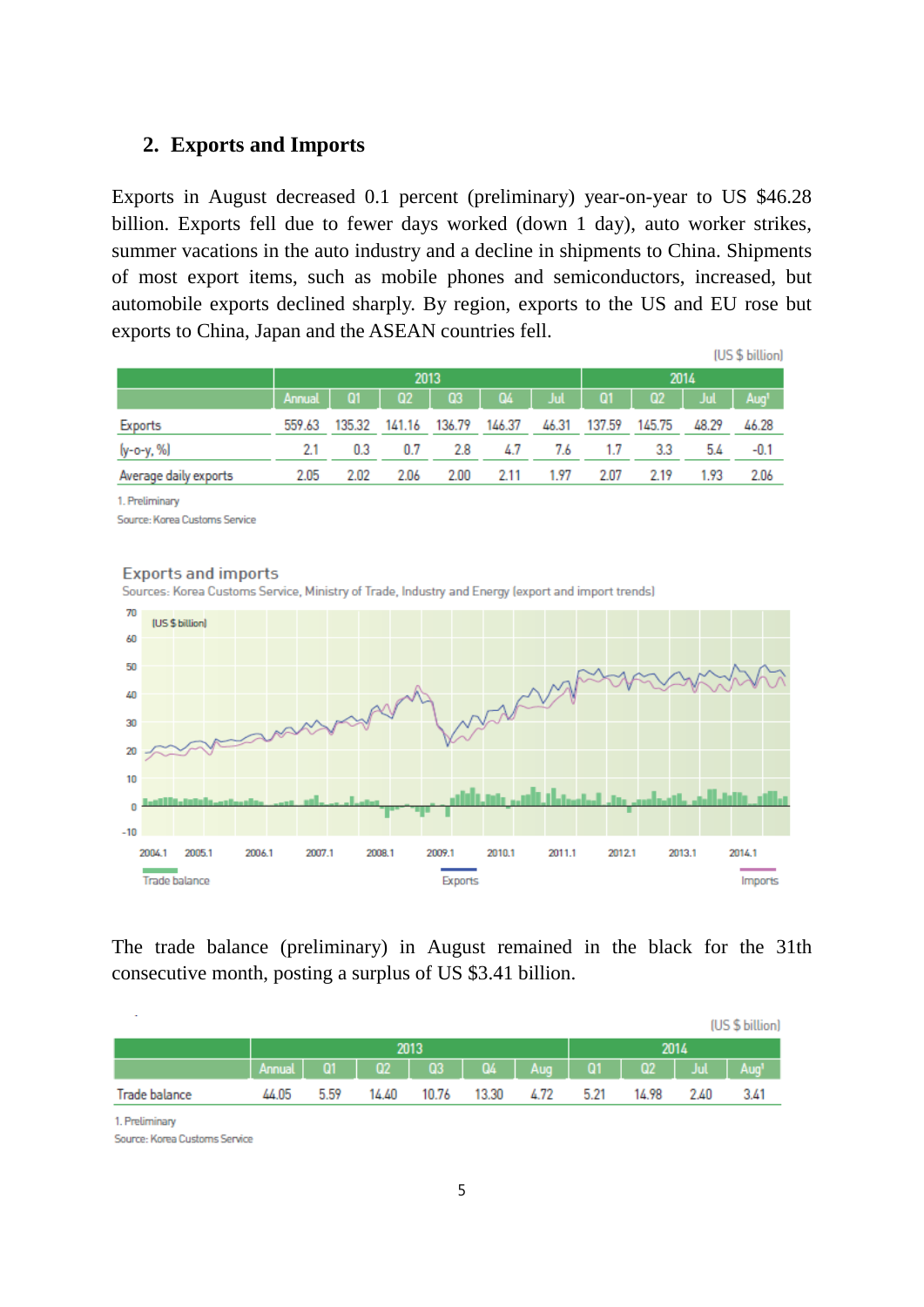## **3. Employment**

The economically active population marked 26,775 thousand in August of 2014, which grew by 701 thousand persons or 2.7 percent year-on-year and the labor force anticipation rate stood at 62.9 percent, up 1.1%pt year-on-year.

The number of employed persons totaled 25,885 thousand persons in August of 2014, which went up 594 thousand persons or 2.3 percent year-on-year, and the employment-population ratio recorded 60.8 percent, up 0.8%pt year-on-year.

The number of unemployed persons totaled 890 thousand people in August of 2014, which increased 107 thousand persons or 13.7 percent year-on-year and the unemployment rate marked 3.3 percent, up 0.3%pt year-on-year.

The economically inactive population totaled 15,797 thousand people in August of 2014, decreasing 298 thousand persons or 1.8 percent year-on-year.

|                                                  |                  |             |                  |             |                        |                               | (thousand persons, %, year-on-year) |
|--------------------------------------------------|------------------|-------------|------------------|-------------|------------------------|-------------------------------|-------------------------------------|
|                                                  |                  | August 2013 | <b>July 2014</b> |             |                        | August 2014                   |                                     |
|                                                  |                  | Change      |                  | Change      |                        | Change                        | Change                              |
| ◉ Population 15 years & over                     |                  | rate<br>1.2 | 42.528           | rate<br>0.9 | 42,571                 | 403                           | rate                                |
| <b>E</b> Economically active population          | 42.168<br>26,074 | 1.8         | 26,891           | 2.2         | 26,775                 | 701                           | 1.0<br>2.7                          |
| (Participation rate)                             |                  |             | (63.2)           |             |                        | (1.1p)                        |                                     |
|                                                  | (61.8)<br>15,162 |             | 15,547           |             | (62.9)<br>15,497       | 335                           | 2.2                                 |
| $\bullet$ Male<br>(Participation rate)           |                  | 1.3         |                  | 1.9         |                        |                               |                                     |
| • Female                                         | (73.5)           |             | (74.7)           |             | (74.4)                 | (0.9p)                        | 3.4                                 |
|                                                  | 10,912           | 2.4         | 11,344           | 2.8         | 11,278                 | 366                           |                                     |
| (Participation rate)                             | (50.6)           | 1.7         | (52.2)<br>25,979 | 2.0         | (51.9)<br>25,885       | (1.3p)<br>594                 | 2.3                                 |
| ◯ Employed persons                               | 25,291           |             |                  |             |                        |                               |                                     |
| Employment-population ratio                      | 60.0             |             | 61.1             |             | 60.8                   | 0.8 <sub>p</sub>              |                                     |
| + Agriculture, forestry & fishing                | 1,721            | 1.6         | 1.604            | $-6.4$      | 1.596                  | $-125$                        | $-7.3$                              |
| • Mining & manufacturing                         | 4,132            | 0.2         | 4,372            | 4.5         | 4,348                  | 217                           | 5.2                                 |
| · Manufacturing                                  | 4.116            | 0.1         | 4.358            | 4.6         | 4,335                  | 219                           | 5.3                                 |
| Construction                                     | 1.746            | $-0.4$      | 1,849            | 3.2         | 1,810                  | 64                            | 3.7                                 |
| • Wholesale & retail trade, accommodation        | 5,646            | 0.7         | 5,927            | 4.9         | 5,931                  | 285                           | 5.0                                 |
| & food                                           |                  |             |                  |             |                        |                               |                                     |
| • Electricity, transport, telecom & finance      | 3.108            | 4.7         | 3.047            | $-2.4$      | 3,016                  | -92                           | $-2.9$                              |
| • Business, personal, public service &<br>others | 8,939            | 2.6         | 9,180            | 1.9         | 9.183                  | 245                           | 2.7                                 |
| • Regular employees                              | 11,842           | 5.7         | 12,165           | 3.0         | 12,165                 | 323                           | 2.7                                 |
| Temporary employees                              | 4.862            | $-1.5$      | 5.219            | 4.7         | 5.104                  | 242                           | 5.0                                 |
| Daily workers                                    | 1,536            | $-3.7$      | 1,562            | $-3.3$      | 1,507                  | $-28$                         | $-1.8$                              |
| Self-employed workers                            | 5.747            | $-1.0$      | 5,732            | $-0.3$      | 5,804                  | 57                            | 1.0                                 |
| • Unpaid family workers                          | 1,304            | $-1.3$      | 1,301            | $-0.7$      | 1,305                  | 0                             |                                     |
| O Unemployed persons                             | 783              | 2.5         | 912              | 10.1        | 890                    | 107                           | 0.0<br>13.7                         |
| Unemployment rate                                | 3.0              |             | 3.4              |             | 3.3                    | 0.3p                          |                                     |
| (Seasonally adjusted)                            | (3.1)            |             | (3.4)            |             | (3.5)                  |                               |                                     |
| $\bullet$ Male                                   | 498              | 5.2         | 526              | $-0.5$      | 539                    | 41                            | 8.2                                 |
| Unemployment rate                                | 3.3              |             | 3.4              |             | 3.5                    | 0.2 <sub>p</sub>              |                                     |
| (Seasonally adjusted)                            | (3.4)            |             | (3.3)            |             | (3.6)                  |                               |                                     |
| • Female                                         | 285              | $-2.0$      | 385              | 29.1        | 351                    | 66                            | 23.3                                |
| Unemployment rate                                | 2.6              |             | 3.4              |             | 3.1                    | 0.5 <sub>D</sub>              |                                     |
| (Seasonally adjusted)                            | (2.8)            |             | (3.6)            |             | (3.3)                  |                               |                                     |
| • Middle school graduates & under                | 88               | $-16.0$     | 96               | 7.7         | 98                     | 10                            | 11.5                                |
| (Unemployment rate)                              | (1.8)            |             | (2.0)            |             | (2.1)                  | (0.3p)                        |                                     |
| • High school graduates                          | 339              | $-2.2$      | 435              | 10.8        | 426                    | 87                            | 25.6                                |
| (Unemployment rate)                              | (3.3)            |             | (4.1)            |             | (4.0)                  | (0.7p)                        |                                     |
| • College, univ. graduates & over                | 355              | 13.9        | 381              | 10.1        | 366                    | 10                            | 2.8                                 |
| (Unemployment rate)                              |                  |             |                  |             |                        |                               |                                     |
| <b>E</b> Economically inactive population        | (3.2)<br>16,094  | 0.3         | (3.3)<br>15,637  |             | (3.2)<br>$-1.3$ 15,797 | (0.0 <sub>p</sub> )<br>$-298$ |                                     |
|                                                  |                  |             |                  |             |                        |                               | -1.8                                |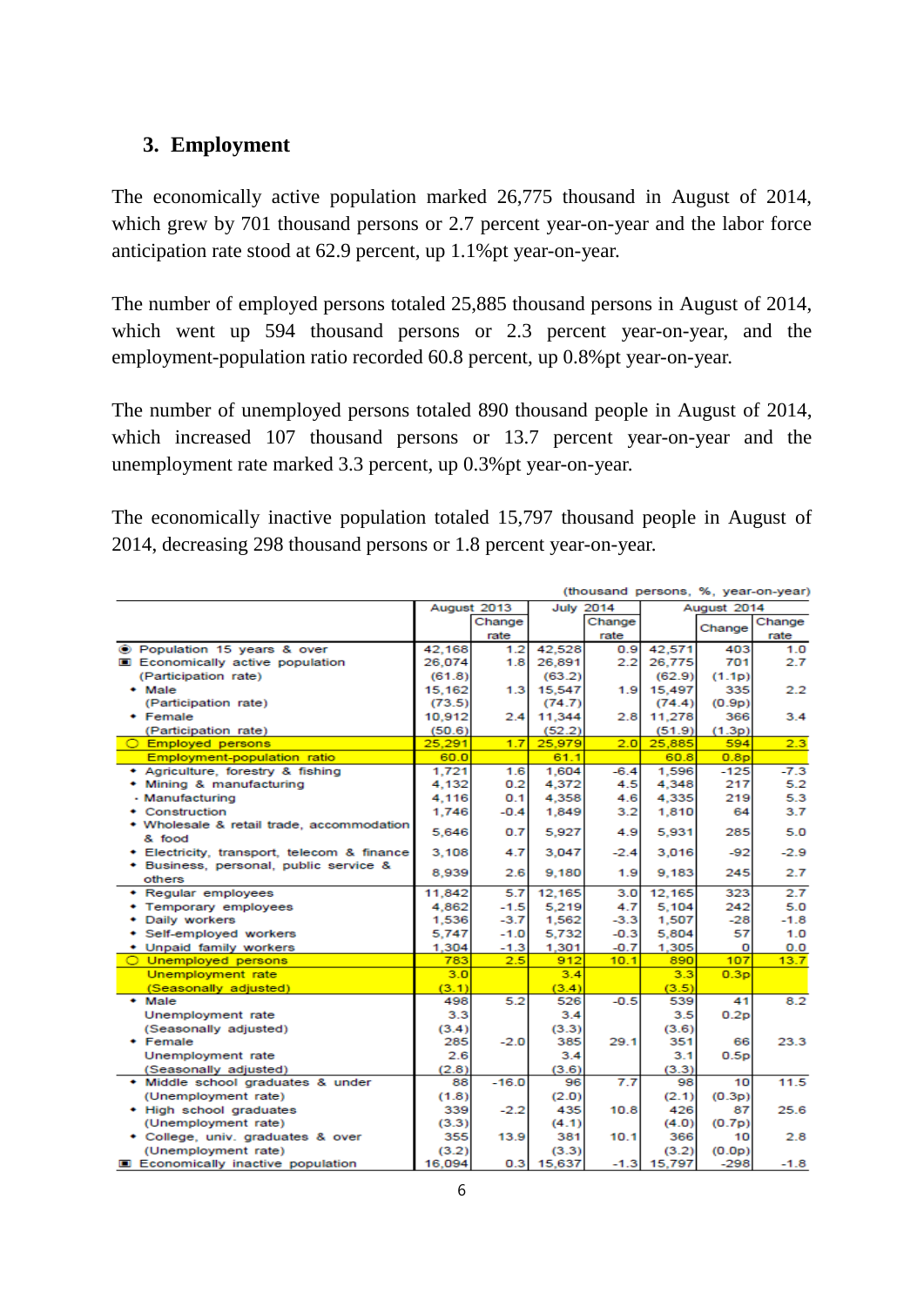## **4. Balance of Payments**

Korea's current account (preliminary) in July posted a surplus of US \$7.91 billion, staying in the black for 29 consecutive months. The goods account surplus expanded from US \$6.65 billion in June to US \$6.86 billion in July, as export growth exceeded import growth.

Compared to the same period of the previous year, the goods account surplus contracted by US \$1.05 billion as import growth exceeded export growth due to a rise in consumer goods imports.

The services account deficit contracted from US \$0.58 billion to US \$0.01 billion due to improvements in the construction and intellectual property rights accounts.

The primary income account surplus contracted from US \$2.23 billion to US \$1.49 billion due to a decrease in dividend income, while the secondary income account deficit expanded from US \$0.38 billion to US \$0.43 billion.



**Current account balance** 

**fus \$ billionl** 

|                            |         |           | 20131          |         |         |         | 20141   |         |            |         |  |
|----------------------------|---------|-----------|----------------|---------|---------|---------|---------|---------|------------|---------|--|
|                            | Annual  | <b>Q1</b> | Q <sub>2</sub> | Q3      | Q4      | Jul     | Q1      | Q2      | <b>Jun</b> | Jul 1   |  |
| Current account            | 79.88   | 10.46     | 20.80          | 23.78   | 24.84   | 7.99    | 15.07   | 24.13   | 7.92       | 7.91    |  |
| - Goods balance            | 80.57   | 12.08     | 20.00          | 23.88   | 24.62   | 7.91    | 17.75   | 26.42   | 6.65       | 6.86    |  |
| - Service balance          | $-7.93$ | $-3.51$   | $-0.41$        | $-2.06$ | $-1.94$ | $-1.06$ | $-3.62$ | $-1.95$ | $-0.58$    | $-0.01$ |  |
| - Primary income balance   | 11.42   | 2.78      | 1.84           | 3.16    | 3.64    | 1.40    | 1.91    | 1.33    | 2.23       | 1.49    |  |
| - Secondary income balance | $-4.18$ | $-0.89$   | $-0.62$        | $-1.19$ | $-1.48$ | $-0.26$ | $-0.96$ | $-1.68$ | $-0.38$    | $-0.43$ |  |
|                            |         |           |                |         |         |         |         |         |            |         |  |

1 Preliminary

Source: The Bank of Korea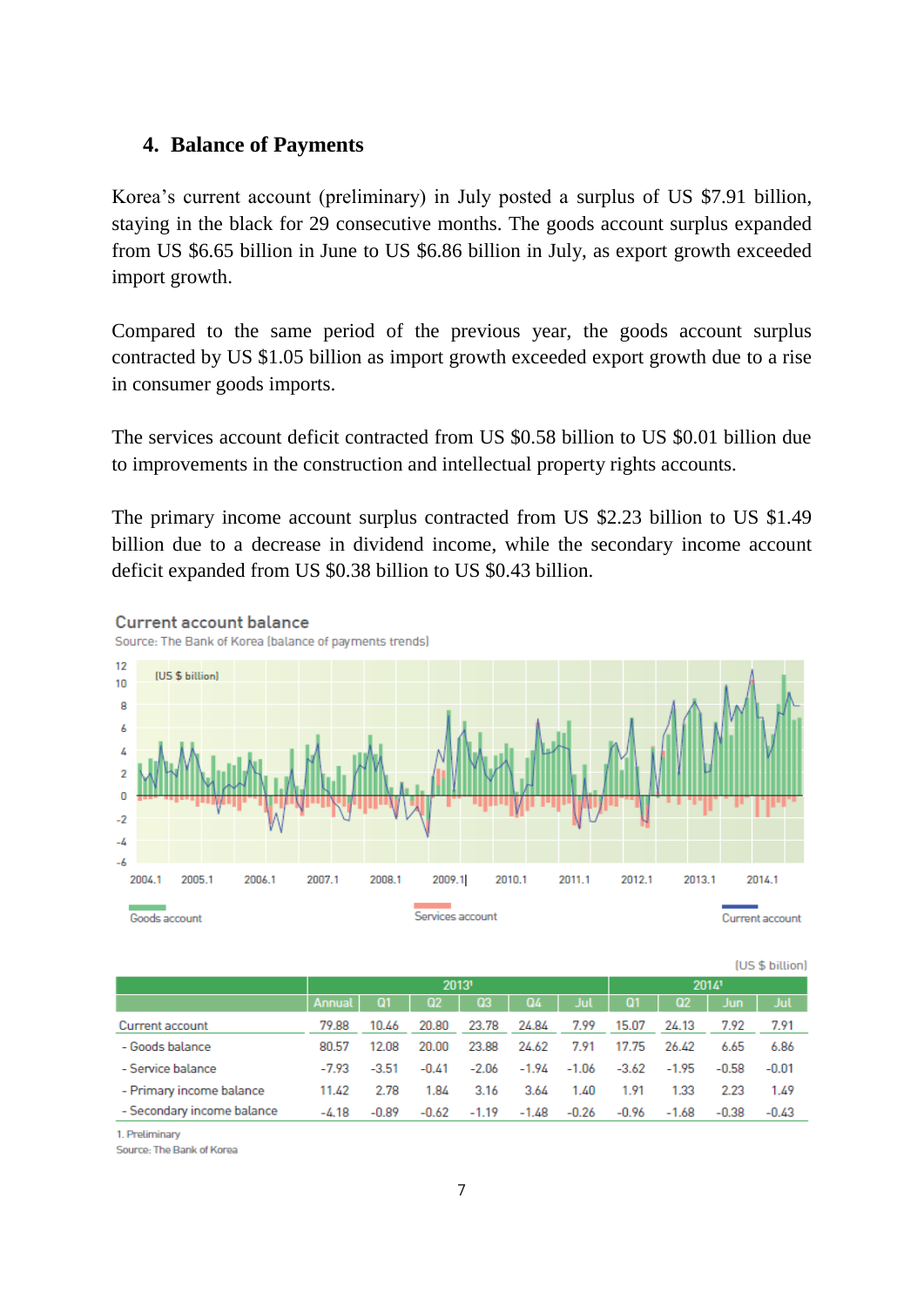#### **5. Prices**

The Consumer Price Index was 109.45 (2010=100) in August of 2014 and the index increased 0.2 percent from the preceding month and rose 1.4 percent from August of 2013. The index excluding agricultural products and oils was 109.16 in August of 2014. The index increased 0.1 percent from the preceding month and rose 2.4 percent from August of 2013.

 $(2010=100, %)$ 

| CPI (2010=100)                              |        |                  |        | 2014   |                  |        |        |        |
|---------------------------------------------|--------|------------------|--------|--------|------------------|--------|--------|--------|
|                                             | Jan.   | Feb.             | Mar.   | Apr.   | May              | Jun.   | Jul.   | Aug.   |
| All items                                   | 108,50 | 108.79           | 108.99 | 109.06 | 109.24           | 109.10 | 109.26 | 109.45 |
| Percent changes from the preceding<br>month | 0.5    | 0.3 <sub>1</sub> | 0.2    | 0.1    | 0.2              | $-0.1$ | 0.1    | 0.2    |
| Percent changes over the last 12<br>months  | 1.1    | 1.0              | 1.3    | 1.5    | 1.7              | 1.7    | 1.6    | 1.4    |
| Excluding gricultural products and oils     | 107.74 | 107.98           | 108.29 | 108.49 | 108.77           | 108.86 | 109.08 | 109.16 |
| Percent changes from the preceding<br>month | 0.2    | 0.2              | 0.3    | 0.2    | 0.3 <sub>1</sub> | 0.1    | 0.2    | 0.1    |
| Percent changes over the last 12<br>months  | 1.7    | 1.7              | 2.1    | 2.3    | 2.2              | 2.1    | 2.2    | 24     |

The index for Food and non-alcoholic beverages, Alcoholic beverages and tobacco, Housing, Water, electricity, gas and other fuels and Furnishings, household equipment & routine maintenance went up 0.8 percent, 0.2 percent, 0.1 percent and 0.4 percent respectively in August. The index for Recreation and culture, Restaurants and hotels and Miscellaneous goods and services increased 1.3 percent, 0.2 percent and 0.1 percent respectively in August.

| $(2010=100, %)$                                              |          |         |        |                    |                |        |                     |                |  |  |
|--------------------------------------------------------------|----------|---------|--------|--------------------|----------------|--------|---------------------|----------------|--|--|
|                                                              |          |         |        | August 2013        |                |        | August 2014         |                |  |  |
|                                                              |          |         |        | Percent            | Percent        |        | Percent             | Percent        |  |  |
| Expenditure category                                         | Number   | Weights |        | changes            | changes        |        | changes             | changes        |  |  |
|                                                              | of Items |         | Index  | from the           | from           | Index  | from the            | from           |  |  |
|                                                              |          |         |        | precedina<br>month | August<br>2012 |        | precedinal<br>month | August<br>2013 |  |  |
| <b>All items</b>                                             | 481      | 1000.0  | 107.93 | 0.4                | 1.5            | 109.45 | 0.2                 | 1.4            |  |  |
| Food and non-alcoholic                                       |          |         |        |                    |                |        |                     |                |  |  |
| beverages                                                    | 134      | 139.0   | 115.19 | 2.3                | 2.8            | 114.67 | 0.8                 | $-0.5$         |  |  |
| Alcoholic beverages and<br>tobacco                           | 8        | 11.8    | 104.02 | 0.0                | 1.6            | 103.93 | 0.2                 | $-0.1$         |  |  |
| Clothing and footwear                                        | 34       | 66.4    | 111.10 | 0.6                | 2.0            | 116.17 | 0.0                 | 4.6            |  |  |
| Housing, water, electricity,<br>gas and other fuels          | 21       | 173.0   | 113.58 | 0.3                | 3.2            | 116.59 | 0.1                 | 2.7            |  |  |
| Furnishings, household<br>equipment & routine<br>maintenance | 49       | 38.2    | 106.67 | 0.3                | 0.0            | 109.28 | 0.4                 | 24             |  |  |
| <b>Health</b>                                                | 28       | 72.9    | 102.63 | 0.1                | 0.5            | 103.45 | $-0.4$              | 0.8            |  |  |
| Transport                                                    | 32       | 111.4   | 110.51 | 0.5 <sub>1</sub>   | 0.5            | 108.45 | $-0.4$              | $-1.9$         |  |  |
| Communication                                                | 8        | 59.1    | 95.78  | 0.0                | $-0.1$         | 95.73  | 0.0                 | $-0.1$         |  |  |
| Recreation and culture                                       | 64       | 53.0    | 105.12 | 0.7                | 2.8            | 106.11 | 1.3                 | 0.9            |  |  |
| Education                                                    | 20       | 103.5   | 104.34 | 0.1                | 0.7            | 106.09 | 0.0                 | 1.7            |  |  |
| Restaurants and hotels                                       | 42       | 121.6   | 107.47 | 0.1                | 1.7            | 108.99 | 0.2                 | 1.4            |  |  |
| Miscellaneous goods and<br>services                          | 41       | 50.1    | 96.60  | $-4.0$             | $-2.1$         | 103.95 | 0.1                 | 7.6            |  |  |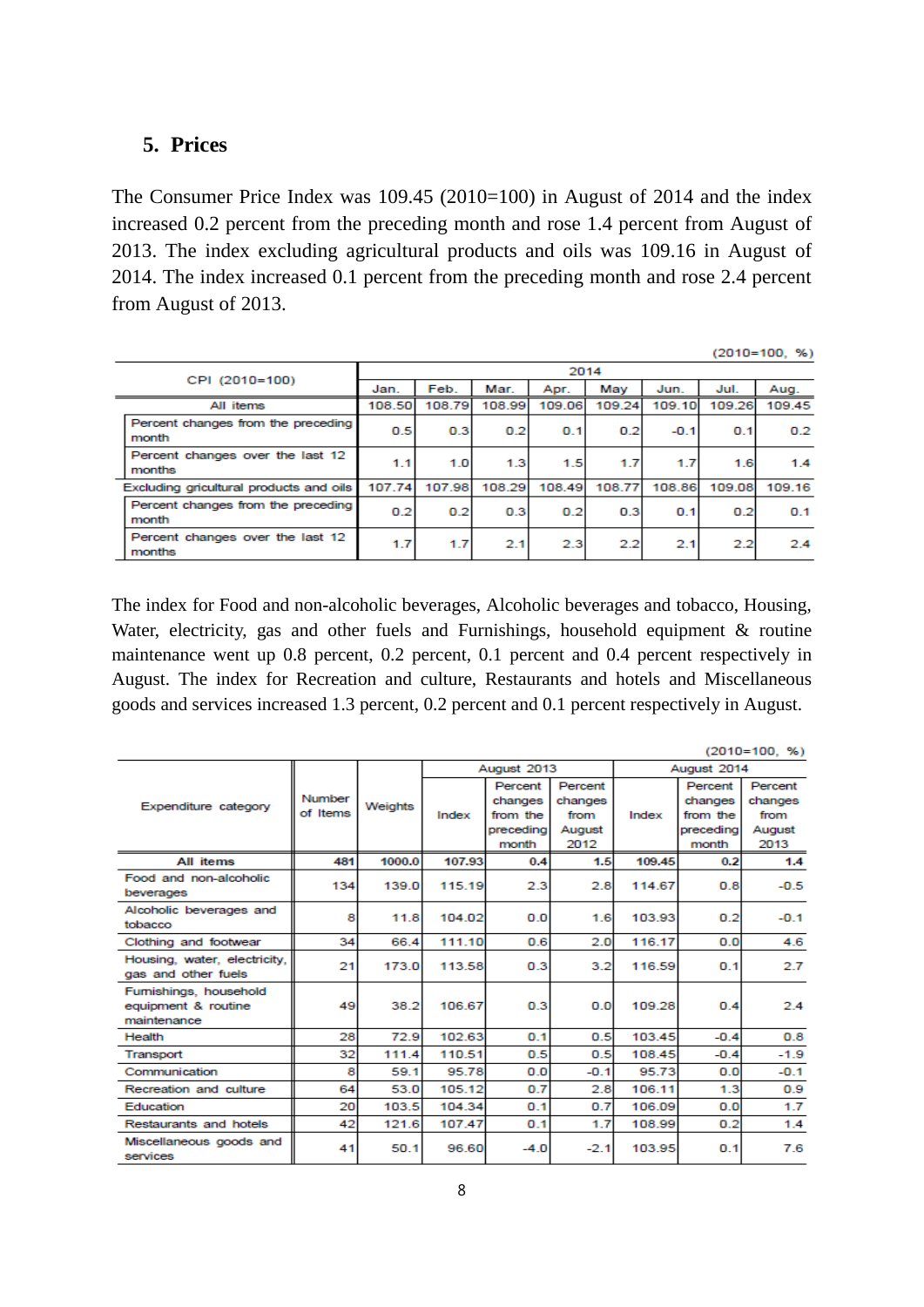#### **6. Household Income & Expenditure**

The average monthly income per household amounted to 4,152 thousand won in the second quarter of 2014, up 2.8% from the second quarter of 2013. (At 2010 prices a rise of 1.1% from the second quarter 2013) The employee and self-employment income grew by 4.1% and 0.7%, respectively. The property, non-regular and transfer income declined by 10.8%, 0.4% and 0.1%, respectively.

| (Unit: thousand won, %) |         |         |         |             |         |         |         |  |  |  |  |  |  |
|-------------------------|---------|---------|---------|-------------|---------|---------|---------|--|--|--|--|--|--|
|                         |         |         | Amount  |             | Change  |         |         |  |  |  |  |  |  |
|                         | 2Q 2013 | 1Q 2014 | 2Q 2014 | Composition | 2Q 2013 | 1Q 2014 | 2Q 2014 |  |  |  |  |  |  |
| Income                  | 4.040.6 | 4.403.3 | 4.152.2 | 100.0       | 2.5     | 5.0     | 2.8     |  |  |  |  |  |  |
| Regular income          | 3,913.8 | 4,207.2 | 4,025.9 | 97.0        | 3.0     | 4.4     | 2.9     |  |  |  |  |  |  |
| Employee income         | 2.652.9 | 2.903.5 | 2,761.5 | 66.5        | 3.4     | 5.3     | 4.1     |  |  |  |  |  |  |
| Self-employment income  | 866.4   | 861.4   | 872.4   | 21.0        | 1.1     | 3.2     | 0.7     |  |  |  |  |  |  |
| Property income         | 20.3    | 20.1    | 18.1    | 0.4         | $-4.1$  | $-10.6$ | $-10.8$ |  |  |  |  |  |  |
| Transfer income         | 374.1   | 422.3   | 373.9   | 9.0         | 5.2     | 1.8     | $-0.1$  |  |  |  |  |  |  |
| Non-regular income      | 126.8   | 196.0   | 126.3   | 3.0         | $-10.7$ | 20.9    | $-0.4$  |  |  |  |  |  |  |

The average monthly consumption expenditure per household marked 2,478 thousand won in the second quarter 2014, which rose 3.1% from the second quarter 2013. (At 2010 prices a rise of 1.5% from the second quarter 2013) The increase in consumption expenditure was mainly caused by the rise in expenditures on 'Transport (5.9%)', 'Restaurants and hotels (4.9%)', 'Miscellaneous goods and services (6.1%)' and 'Health (6.5%)'. The expenditures on 'Housing, water, electricity and other fuels' and 'Communication' fell by 1.1% and 5.8%, respectively.

|                                                                         |         |         |         |             |         |         | (Unit: thousand won, %) |
|-------------------------------------------------------------------------|---------|---------|---------|-------------|---------|---------|-------------------------|
|                                                                         |         |         | Amount  |             |         | Change  |                         |
|                                                                         | 2Q 2013 | 1Q 2014 | 2Q 2014 | Composition | 2Q 2013 | 1Q 2014 | 2Q 2014                 |
| Consumption expenditure                                                 | 2,403.5 | 2,653.6 | 2,477.7 | 100.0       | 0.7     | 4.4     | 3.1                     |
| Food and non-alcoholic<br>beverages                                     | 329.9   | 343.6   | 336.5   | 13.6        | 1.1     | 2.1     | 2.0                     |
| Alcoholic beverages and<br>tobacco                                      | 27.6    | 26.9    | 27.1    | 1.1         | $-1.4$  | 0.8     | $-1.6$                  |
| Clothing and footwear                                                   | 171.2   | 163.4   | 175.1   | 7.1         | 0.5     | $-1.2$  | 2.3                     |
| Housing, water, electricity<br>and other fuels                          | 260.9   | 323.5   | 258.0   | 10.4        | 6.5     | $-0.7$  | $-1.1$                  |
| Fumishings, household<br>equipment and routine<br>household maintenance | 98.4    | 97.7    | 107.4   | 4.3         | 9.1     | 9.4     | 9.1                     |
| Health                                                                  | 157.4   | 172.2   | 167.6   | 6.8         | $-0.8$  | 0.4     | 6.5                     |
| Transport                                                               | 311.4   | 330.3   | 329.8   | 13.3        | 0.9     | 12.2    | 5.9                     |
| Communication                                                           | 152.2   | 159.4   | 143.5   | 5.8         | $-1.4$  | 5.5     | $-5.8$                  |
| Recreation and culture                                                  | 138.9   | 154.2   | 148.2   | 6.0         | 3.2     | 7.6     | 6.7                     |
| Education                                                               | 234.0   | 348.4   | 235.1   | 9.5         | 0.9     | 2.6     | 0.5                     |
| Restaurants and hotels                                                  | 321.6   | 314.1   | 337.3   | 13.6        | 0.4     | 6.1     | 4.9                     |
| Miscellaneous goods and<br>services                                     | 200.0   | 220.0   | 212.2   | 8.6         | $-8.2$  | 8.2     | 6.1                     |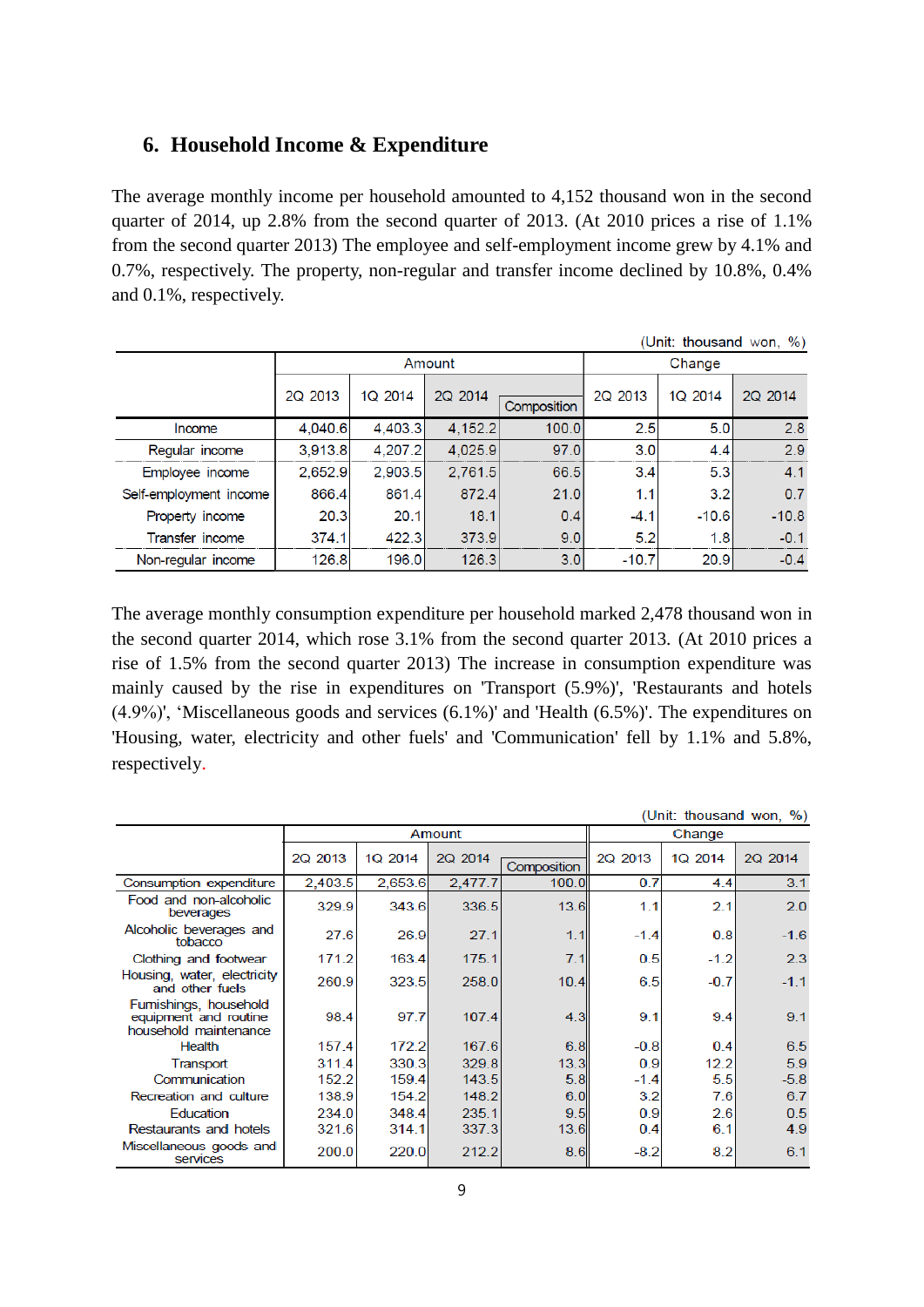#### **7. Service Sector Activity**

Service output in July declined 0.4 percent month-on-month, led by wholesale & retail, publishing & communications services and financial & insurance services. Compared to the same period of the previous year, service output increased 2.7 percent. Wholesale & retail (down 1.6%, m-o-m), publishing & communications services (down 3.6%, m-o-m), financial & insurance services (down 1.4%, m-o-m) and professional, scientific & technical services (down 2.9%, m-o-m) fell after rising for the last two months. Hotels  $\&$  restaurants (up 3.8%, m-o-m) and entertainment, cultural & sports services (up 5.0%, m-o-m) remained robust. Service output is likely to improve in August, as sales at department stores and large discount stores recovered, stock transactions increased and box office ticket sales rose.



| (Percentage change from previous period)        |        |        |        |        |        |                            |        |                         |             |             |                  |                  |
|-------------------------------------------------|--------|--------|--------|--------|--------|----------------------------|--------|-------------------------|-------------|-------------|------------------|------------------|
|                                                 | Weight | 2012   |        |        |        | 2013                       |        |                         |             |             | 20141            |                  |
|                                                 |        | Annual | œ      | Annual |        | Q <sub>2</sub>             | Q3     | AQ.                     | 01          | Q2          | Jun <sup>1</sup> | Jul <sup>1</sup> |
| Service activity index                          | 100.0  | 1.6    | 0.1    | 1.4    | 0.2    | 0.4                        | 0.2    | 0.9                     | 0.5         | 0.0         |                  | $-0.4$           |
| - Wholesale & retail                            | 21.6   | 0.8    | 0.3    | $-0.2$ | $-0.8$ | 0.1                        | $-0.1$ | 0.6                     | 0.1         | $-0.4$      | 0.8              | $-1.6$           |
| - Transportation services                       | 8.5    | 1.2    | $-0.1$ | 1.1    | 0.7    | 0.1                        | $-1.0$ | 0.6                     | 1.1         | $-0.3$      | 0.9              | 0.7              |
| - Hotels & restaurants                          | 7.2    | $-1.2$ | $-2.4$ | 0.4    | 0.1    | 0.6                        |        | $2.7 - 0.9 - 1.6 - 2.2$ |             |             | 33               | 3.8              |
| - Publishing & communications services          | 8.4    | 3.0    | $-0.3$ | 1.9    |        | $0.6 - 1.0$                | 0.9    |                         | $3.4 - 2.0$ | 0.8         | 47               | $-3.6$           |
| - Financial & insurance services                | 14.7   | 2.8    | 1.0    | 0.5    | $-0.1$ | $-1.1$                     | $-0.5$ | 0.6                     | 27          | 1.3         | 2.6              | $-1.4$           |
| - Real estate & renting                         | 5.3    | $-4.8$ | 0.7    | 2.5    |        | $-2.2$ 7.4 $-3.6$          |        |                         | $3.6 - 3.2$ | 7.6         | 0.0              | $-3.0$           |
| - Professional, scientific & technical services | 5.6    | 3.7    | $-0.2$ | 3.3    |        | $0.2 \quad 4.9 \quad -2.9$ |        | 0.7                     | 0.4         | 2.8         | 43               | $-2.9$           |
| - Business services                             | 3.3    | 3.5    | 0.2    | 2.2    |        | $1.6 - 0.4$                | 1.6    | 0.4                     |             | $1.6 - 0.5$ | $-0.4$           | 0.4              |
| - Education services                            | 10.9   | 0.9    | 0.8    | 0.8    |        | $0.8 - 1.0$                | 1.2    | 0.7                     | 1.1         | $-2.2$      | 0.2              | 1.4              |
| - Healthcare & social welfare services          | 7.5    | 6.7    | 0.7    | 5.0    | 0.8    | 1.1                        | 2.5    | 1.6                     | 1.5         | 0.5         | 0.8              | 0.2              |
| - Entertainment, cultural & sports services     | 2.9    | 2.8    | $-3.0$ | $-0.5$ | 1.7    | 0.6                        |        | $0.2 - 0.2$             |             | $1.4 - 6.8$ | 22               | 5.0              |
| - Membership organizations & personal services  | 3.6    | $-1.4$ | 0.0    | 5.3    | 3.1    | $-0.7$                     | 3.5    | 0.2                     |             | $0.1 - 3.4$ | $-1.9$           | 8.5              |
| - Sewerage & waste management                   | 0.6    | $-0.6$ | -4.3   | $-0.4$ | 0.5    | 0.6                        | 0.9    | 1.2                     |             | $0.2 -1.4$  | 6.0              | 2.1              |

1 Preliminary

Source: Statistics Korea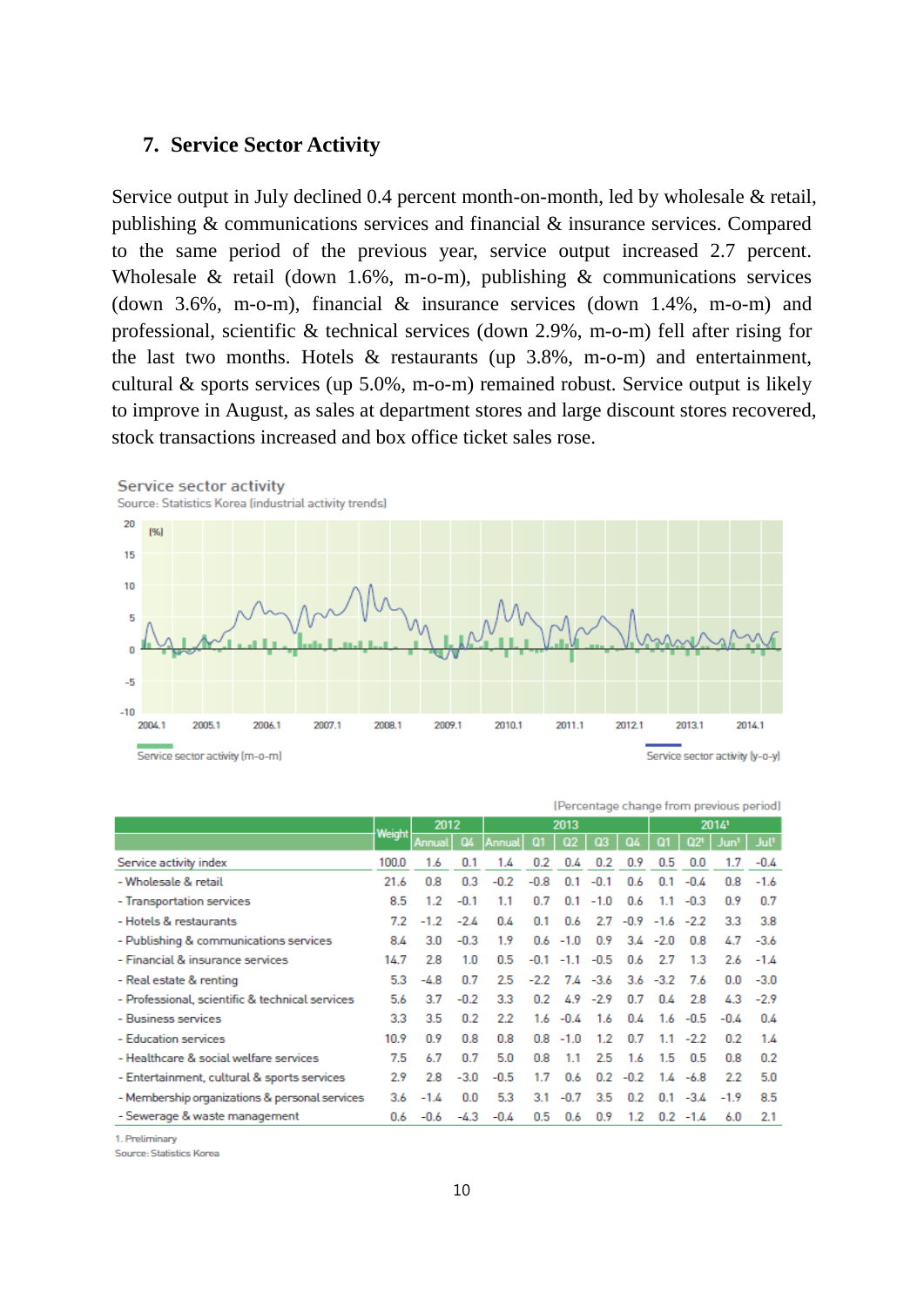## Ⅱ**. Capital Market Performance**

#### **1. Stock Market**

The KOSPI in August fell 7.6 points to 2,069 points from 2,076 points in the previous month. The KOSPI fell earlier in the month due to increasing concerns over Ukraine and Iraq, but later gained some ground as concerns over an early interest rate hike in the US eased.

**Stock prices** 



|                                          |         |                     |                     |          |               | (Closing rate)      |
|------------------------------------------|---------|---------------------|---------------------|----------|---------------|---------------------|
|                                          |         | <b>KOSPI</b>        |                     |          | <b>KOSDAQ</b> |                     |
|                                          |         | Jul 2014   Aug 2014 | Change <sup>1</sup> | Jul 2014 | Aug 2014      | Change <sup>1</sup> |
| Stock price index (points)               | 2,076.1 | 2,068.5             | $-7.6$ $(-0.4%$     | 536.3    | 570.2         | 33.9 (6.3%)         |
| Market capitalization (trillion won)     | 1,242.4 | 1,238.9             | $-3.5$ $(-0.3%)$    | 130.6    | 139.2         | 8.6(6.6%)           |
| Average daily trade value (trillion won) | 4.0     | 4.1                 | 0.1(2.5%)           | 2.0      | 2.2           | $0.2$ (10.0%)       |

1. Change from the end of the previous month

Foreign stock ownership (%, %p)

Source: Korea Exchange

35.5

 $-0.4$   $(-1.1\%)$ 

10.7

11.0

 $0.3(2.8\%)$ 

35.9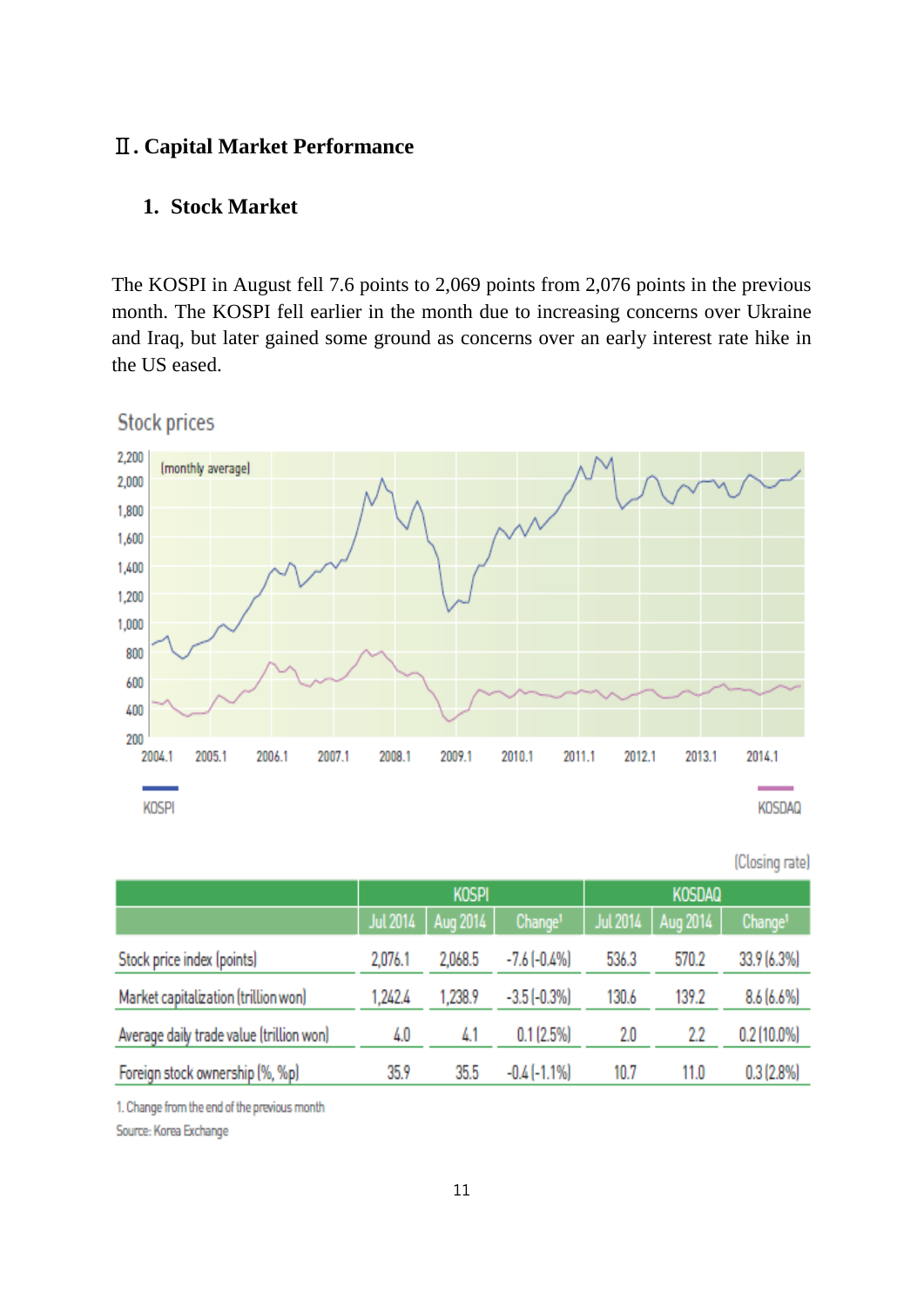#### **2. Exchange Rate**

The dollar-won exchange rate in August fell 13.9 won to 1,014.0 won from 1,027.9 won at the end of July. Despite the Bank of Korea's decision to cut its benchmark interest rate  $(2.50\% > 2.25\%)$ , as well as talks over an early interest rate hike in the US, the dollar-won exchange rate declined due to inflows of portfolio investment funds. The 100 yen-won exchange rate declined from 1,000.6 won in July to 976.7 won in August, as the yen remained weak due to diverging monetary policies between the US and Japan.

|             |         |             |         |         |         |         |           |         | (Closing rate)          |
|-------------|---------|-------------|---------|---------|---------|---------|-----------|---------|-------------------------|
|             | 2008    | 2009        | 2010    | 2011    | 2012    | 2013    |           | 2014    |                         |
|             | Dec -   | $Dec \ \  $ | Dec     | $Dec$   | Dec     | A Dec   | - Jul - I | Aug     | $ $ Change <sup>1</sup> |
| Dollar-Won  | 1,259.5 | 1,164.5     | 1,134.8 | 1,151.8 | 1,070.6 | 1,055.4 | 1,027.9   | 1,014.0 | 4.1                     |
| 100 Yen-Won | 1,396.8 | 1,264.5     | 1,393.6 | 1,481.2 | 1,238.3 | 1,002.3 | 1,000.6   | 976.7   | 2.6                     |

1. Appreciation from the end of the previous year (%); the exchange rate is based on the closing price at 3:00 p.m., local time.



## Foreign exchange rates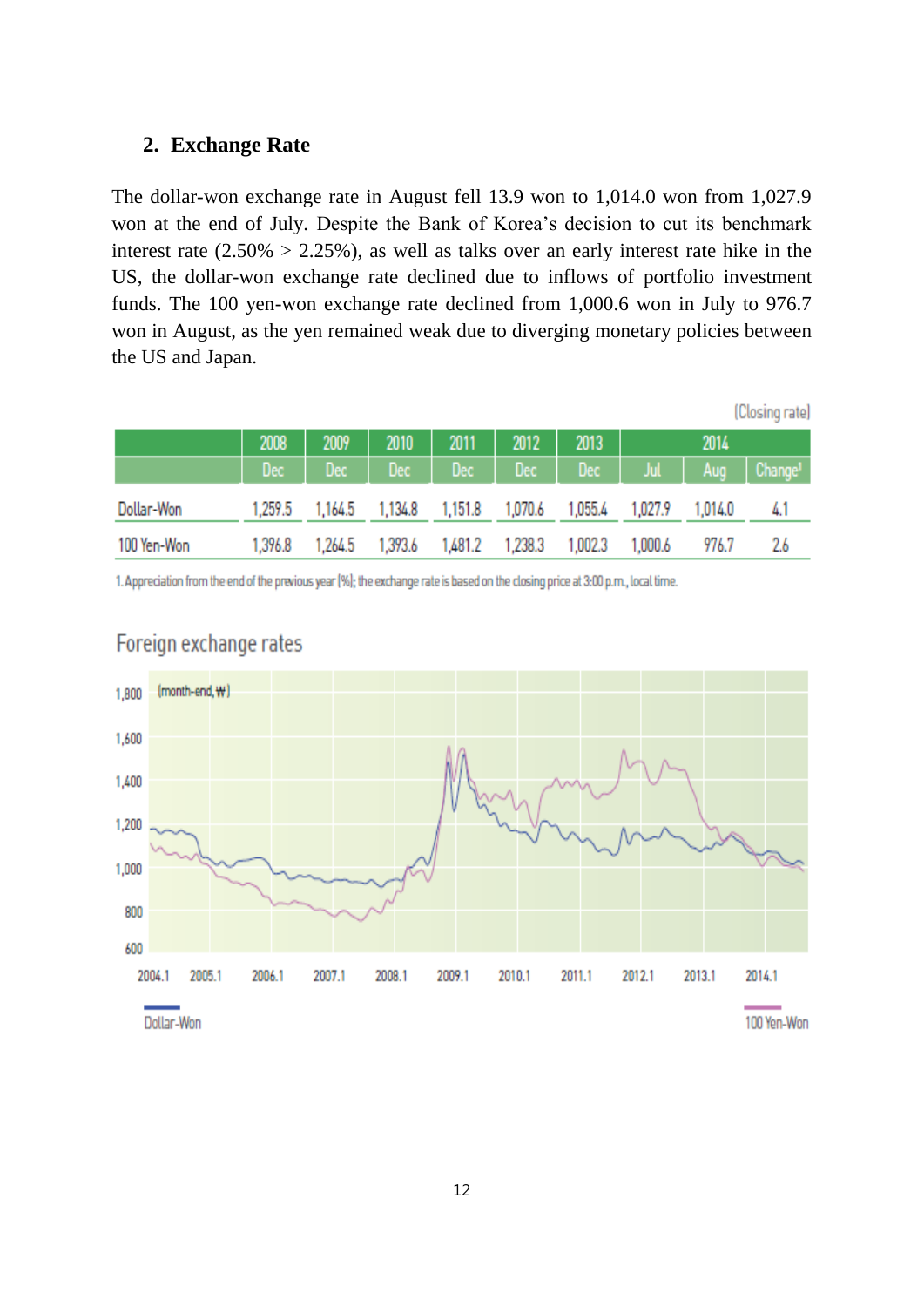### **3. Bond Market**

3-year Treasury bond yields fell from 2.52 percent in July to 2.51 percent in August. Treasury bond yields, which had been rising due to diminishing expectations for additional interest rate cuts, inched down as long-term interest rates in major countries fell.

## Interest rates



Source: The Bank of Korea

|                         | 2009 | 2010       | 2011       | 2012       | 2013 |      |      | 2014 |      |                     |
|-------------------------|------|------------|------------|------------|------|------|------|------|------|---------------------|
|                         | Dec  | <b>Dec</b> | <b>Dec</b> | <b>Dec</b> | Dec  | May  | Jun  | Jul  | Aug  | Change <sup>1</sup> |
| Call rate (1 day)       | 2.01 | 2.51       | 3.29       | 2.77       | 2.52 | 2.49 | 2.49 | 2.49 | 2.24 | -25                 |
| CD (91 days)            | 2.88 | 2.80       | 3.55       | 2.89       | 2.66 | 2.65 | 2.65 | 2.65 | 2.40 | -25                 |
| Treasury bonds (3 yrs)  | 4.44 | 3.38       | 3.34       | 2.82       | 2.86 | 2.82 | 2.68 | 2.52 | 2.51 | -1                  |
| Corporate bonds (3 yrs) | 5.56 | 4.27       | 4.21       | 3.29       | 3.29 | 3.24 | 3.10 | 2.92 | 2.88 | -4                  |
| Treasury bonds (5 yrs)  | 4.98 | 4.08       | 3.46       | 2.97       | 3.23 | 3.04 | 2.88 | 2.76 | 2.74 | -2                  |

(Closing rate, %)

1. Basis point, changes from the previous month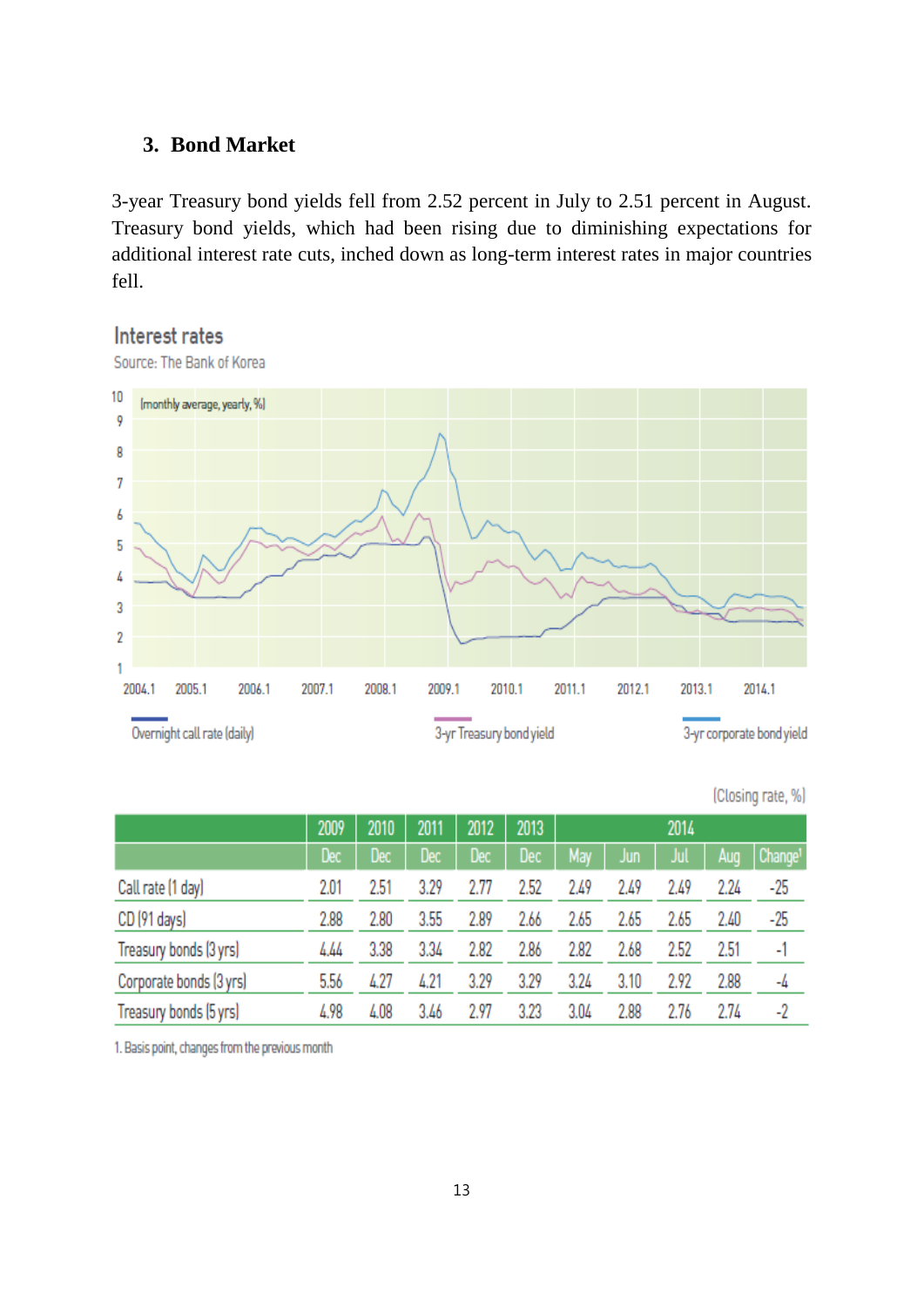#### **4. Derivatives Market**

Reinforced regulations on the derivatives market, contraction of the spot market, and reduced volatility dampened the Korean exchange-traded derivatives market in 2013. Total trading volume for the year was approximately 820 million contracts, a decrease of 55.3% from 2012, and the daily average trading volume of the futures market decreased by 7.3%, recording 972,424 contracts in 2013. The options market experienced a drop of 63.0% in the daily average trading volume, amounting to 2,350,042 contracts in 2013, resulting from a decline in investments due to the FSC's measures aimed at enhancing the soundness of the KOSPI 200 options market (multiplier increased from KRW 100,000 to KRW 500,000, cash deposit ratio raised from one-third to one-half).

|                      |           | (Unit: Contracts, %) |                                 |
|----------------------|-----------|----------------------|---------------------------------|
| Category             | 2012      | 2013                 | Variance Rate<br>(year-on-year) |
| KOSPI 200 futures    | 251,736   | 202,311              | $\triangle$ 19.6                |
| <b>Stock futures</b> | 405,205   | 375,344              | $\triangle 7.4$                 |
| 3-year KTB futures   | 119,871   | 118,591              | $\triangle 1.1$                 |
| US dollar futures    | 215,925   | 209,775              | $\triangle$ 2.8                 |
| Futures market total | 1,049,288 | 972,424              | $\triangle$ 7.3                 |
| KOSPI 200 options    | 6,352,396 | 2,350,042            | $\triangle$ 63.0                |
| Total                | 7,401,684 | 3,322,466            | $\triangle$ 55.3                |

## COMPARISON ON THE DAILY AVERAGE TRADING VOLUME OF MAJOR **FXCHANGE-TRADED DERIVATIVES**

\*The KOSPI 200 futures and options include transactions executed during the day and at night. All contracts include spread transactions.

#### **5. Fund Market**

As of the end of 2013, the total net assets of funds stood at around KRW 328tn, a growth of 1.73 times from the 2004 figure of KRW 190tn. The aggregate assets under management (AUM) totaled KRW 335tn by the end of 2013, an increase of 1.79 times from 2004's KRW 187tn.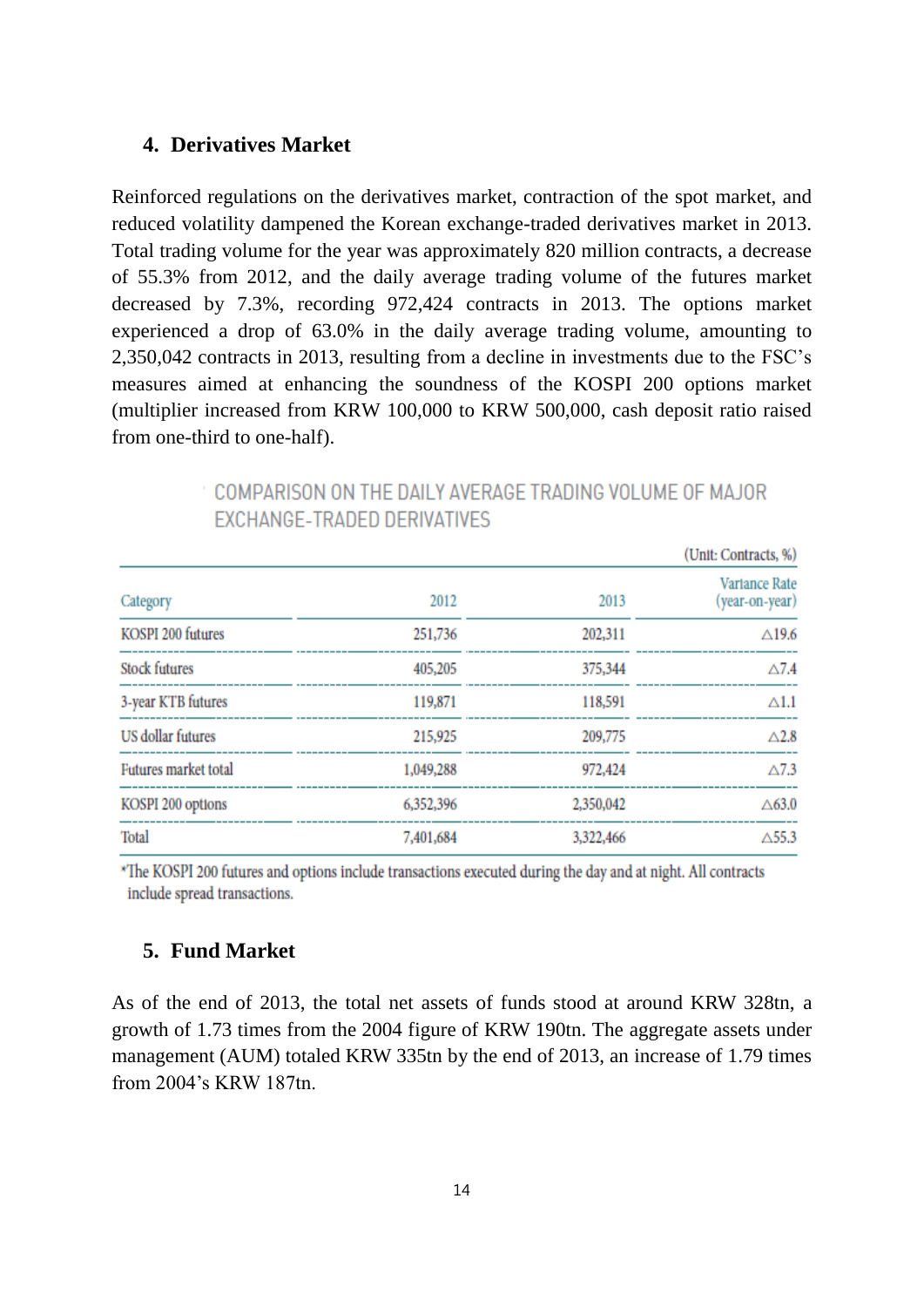#### TOTAL NET ASSETS AND TOTAL AUM OF FUNDS

|      |                         |                  | (Unit: billion won, %)                           |                    |  |  |
|------|-------------------------|------------------|--------------------------------------------------|--------------------|--|--|
|      |                         |                  | Ratio of funds to KOSPI<br>market capitalization |                    |  |  |
|      | <b>Total Net Assets</b> | <b>Total AUM</b> | Stocks <sup>1)</sup>                             | Bonds <sup>2</sup> |  |  |
| 2004 | 190,119                 | 186,993          | (3.25)                                           | (16.78)            |  |  |
| 2005 | 216,809                 | 204,346          | (5.67)                                           | (12.26)            |  |  |
| 2006 | 242,433                 | 234,615          | (6.59)                                           | (11.47)            |  |  |
| 2007 | 318,420                 | 296,460          | (8.18)                                           | (7.68)             |  |  |
| 2008 | 288,507                 | 359,487          | (9.63)                                           | (7.58)             |  |  |
| 2009 | 318,467                 | 331,834          | (8.49)                                           | (8.84)             |  |  |
| 2010 | 318,812                 | 315,183          | (6.27)                                           | (9.15)             |  |  |
| 2011 | 277,341                 | 298,480          | (6.40)                                           | (6.95)             |  |  |
| 2012 | 307,592                 | 317,273          | (6.09)                                           | (6.57)             |  |  |
| 2013 | 328,445                 | 334,896          | (5.89)                                           | (7.46)             |  |  |

Source: Korea Financial Investment Association

Note: 1) Stock ratio refers to the ratio of stock valuations held by funds to the total capitalization of the KOSPI market.

2) Bond ratio refers to the ratio of bond valuations held by funds to the total capitalization of the bonds and debentures market.

Among the total deposits received by domestic financial institutions, banks' deposits and trusts make up the largest portion, though the amount of funds has been on a steady rise. With the global financial crisis and the fiscal crisis in Europe hitting the Korean economy, the bank ratio of deposit and trust holdings increased as investors moved to safer assets in fear of declining asset value. However, as investor sentiment toward funds recovers, the ratio of funds is expected to turn around.

|      |        |                         |                       |                            |                   | (Unit: trillion won, %) |
|------|--------|-------------------------|-----------------------|----------------------------|-------------------|-------------------------|
|      | Funds  | <b>Bank</b><br>deposits | <b>Bank</b><br>trusts | <b>Securities</b><br>firms | Merchant<br>banks | Total                   |
| 2004 | 187.0  | 549.3                   | 45.2                  | 13.3                       | 17.3              | 812.1                   |
|      | (23.0) | (67.6)                  | (5.6)                 | (1.6)                      | (2.1)             | (100)                   |
| 2005 | 204.3  | 587.6                   | 47.6                  | 20.7                       | 23.2              | 883.4                   |
|      | (23.1) | (66.5)                  | (5.4)                 | (2.3)                      | (2.6)             | (100)                   |
| 2006 | 234.6  | 616.8                   | 62.2                  | 27.9                       | 33.2              | 974.7                   |
|      | (24.1) | (63.3)                  | (6.4)                 | (2.9)                      | (3.4)             | (100)                   |
| 2007 | 296.5  | 643.1                   | 70.0                  | 41.8                       | 52.5              | 1,103.9                 |
|      | (26.9) | (58.3)                  | (6.3)                 | (3.8)                      | (4.8)             | (100)                   |
| 2008 | 359.5  | 724.0                   | 69.7                  | 47.7                       | 55.2              | 1,256.1                 |
|      | (28.6) | (57.6)                  | (5.5)                 | (3.8)                      | (4.4)             | (100)                   |
| 2009 | 331.9  | 812.2                   | 68.1                  | 58.4                       | 43.9              | 1,314.5                 |
|      | (25.2) | (61.8)                  | (5.2)                 | (4.4)                      | (3.3)             | (100)                   |
| 2010 | 315.2  | 868.3                   | 80.8                  | 112.8                      | 45.0              | 1,422.1                 |
|      | (22.2) | (61.1)                  | (5.7)                 | (7.9)                      | (3.2)             | (100)                   |
| 2011 | 298.5  | 933.9                   | 100.5                 | 114.9                      | 34.4              | 1,482.2                 |
|      | (20.1) | (63.0)                  | (6.8)                 | (7.8)                      | (2.3)             | (100)                   |
| 2012 | 317.3  | 973.7                   | 109.6                 | 119.9                      | 33.0              | 1,553.5                 |
|      | (20.4) | (62.7)                  | (7.1)                 | (7.7)                      | (2.1)             | (100)                   |
| 2013 | 334.9  | 996.3                   | 130.3                 | 125.3                      | 23.9              | 1,610.7                 |
|      | (20.8) | (61.9)                  | (8.1)                 | (7.8)                      | (1.5)             | (100)                   |

DEPOSITS RECEIVED BY DOMESTIC FINANCIAL INSTITUTIONS

Source: Korea Financial Investment Association, The Bank of Korea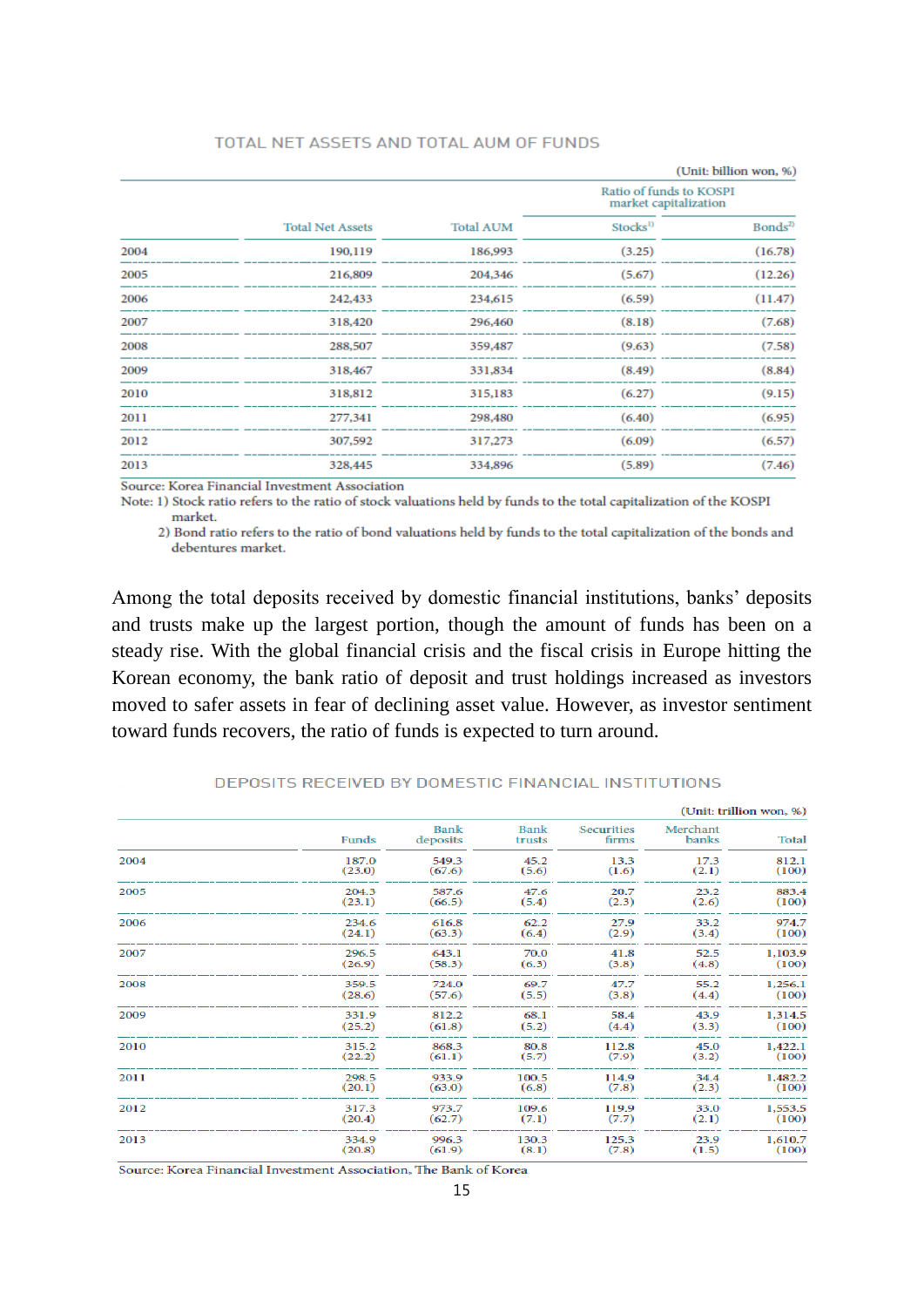#### Ⅲ**. Regulatory Development**

The Financial Service Committee (FSC) announced its plan to ease regulations on license system for financial investment business, which includes integrating business units for license, currently overly subdivided, and simplifying license process.

#### **1. Improve License System for Financial Investment Business**

In principle, financial investment business will be required to apply for a business license for only when it first enters the sector. The number of business units for regulatory approval will be cut from the current 42 to 13(see the table below). Once a financial institution is granted a regulatory approval for business  $(\mathbb{D}\sim\mathbb{B})$ , the company will be allowed to add new business within the same sector simply through add-on registration, without any additional procedure for approval.

| No. of<br><b>Financial Products</b><br><b>Financial Products</b><br><b>Business</b><br><b>Business</b><br><b>Units</b><br><b>Securities</b><br>5<br><b>D</b> Securities<br>Securities (excluding<br><b>2 Securities (excluding</b> | No. of<br><b>Units</b><br>5<br>7 |
|------------------------------------------------------------------------------------------------------------------------------------------------------------------------------------------------------------------------------------|----------------------------------|
|                                                                                                                                                                                                                                    |                                  |
|                                                                                                                                                                                                                                    |                                  |
| 7<br>underwriting)<br>underwriting)<br><b>Investment</b><br><b>Investment</b>                                                                                                                                                      |                                  |
| Exchange-traded<br><b><i><u></u></i></b> Exchange-traded<br><b>Trading</b><br><b>Trading</b><br>2<br>derivatives<br>derivatives                                                                                                    | 2                                |
| Over-the-counter<br>40 Over-the-counter<br>4<br>derivatives<br>derivatives                                                                                                                                                         | 4                                |
| <b>SInvestment Brokerage</b><br>11<br><b>Investment Brokerage</b>                                                                                                                                                                  | 11                               |
| <b>©Collective Investment</b><br>5<br><b>Collective Investment</b>                                                                                                                                                                 | 4                                |
| <b>72 All asset trust</b><br>All asset trust                                                                                                                                                                                       |                                  |
| Money trust<br><b>8 Money trust</b>                                                                                                                                                                                                |                                  |
| <b>Trust</b><br><b>Trust</b><br>4<br><b>9 Trust business other than</b><br>Trust business other than<br>money trust<br>money trust                                                                                                 | 4                                |
| <b>@Real estate trust</b><br>Real estate trust                                                                                                                                                                                     |                                  |
| $4^1$<br>10~13 Etc.<br>Etc.                                                                                                                                                                                                        | 3 <sup>2</sup>                   |
| <b>Total</b><br>42<br><b>Total</b>                                                                                                                                                                                                 | 40                               |

<How business units for regulatory approval will change >

ATS trading & brokerage, over-the-counter bond brokerage, corporate bond trading

<sup>&</sup>lt;sup>2</sup> The Unit for corporate bond trading will be deleted, while those for real estate fund and special asset fund will be merged into a single unit.